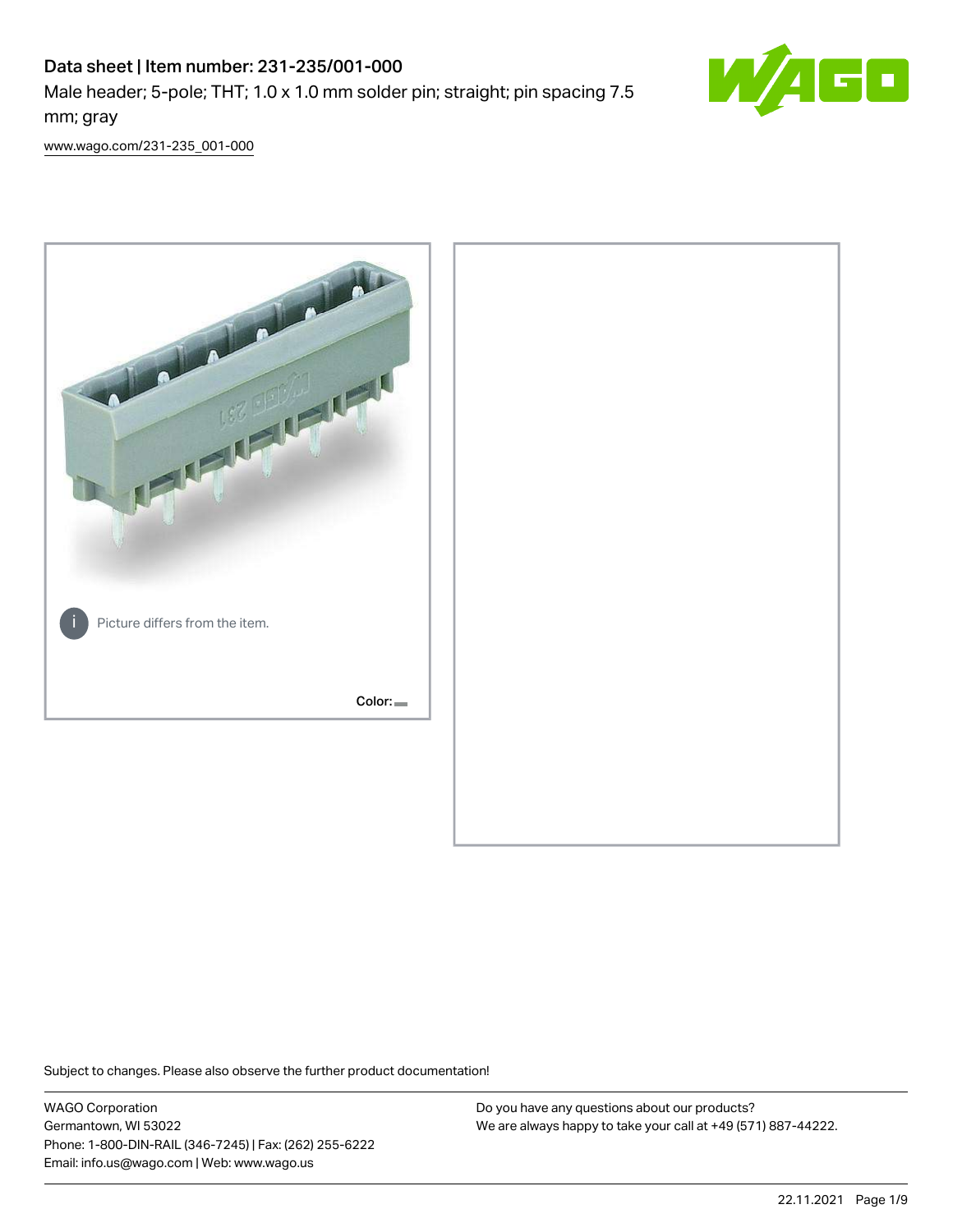

Dimensions in mm

 $L =$  (pole no.  $-1$ ) x pin spacing  $+8.2$  mm

### Item description

- **Horizontal or vertical PCB mounting via straight or angled solder pins**
- **Pin cross-section: 1 x 1 mm**
- $\blacksquare$ With coding fingers

## Data Notes

Safety information 1 The MCS – MULTI CONNECTION SYSTEM includes connectors

Subject to changes. Please also observe the further product documentation!  $\nu$ 

WAGO Corporation Germantown, WI 53022 Phone: 1-800-DIN-RAIL (346-7245) | Fax: (262) 255-6222 Email: info.us@wago.com | Web: www.wago.us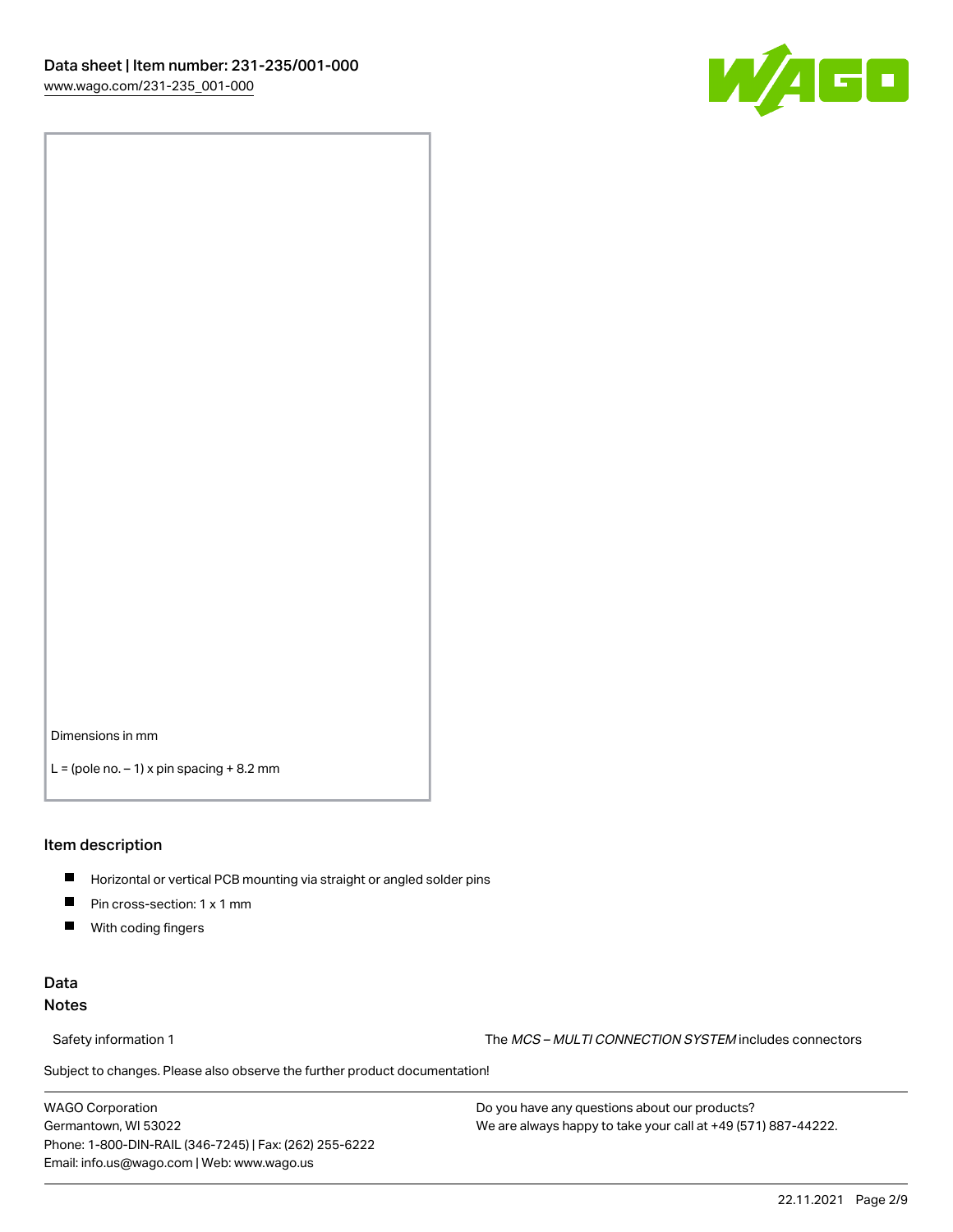

without breaking capacity in accordance with DIN EN 61984. When

|           | used as intended, these connectors must not be connected<br>/disconnected when live or under load. The circuit design should<br>ensure header pins, which can be touched, are not live when<br>unmated.                                                             |
|-----------|---------------------------------------------------------------------------------------------------------------------------------------------------------------------------------------------------------------------------------------------------------------------|
| Variants: | Other pole numbers<br>3.8 mm pin projection for male headers with straight solder pins<br>Gold-plated or partially gold-plated contact surfaces<br>Other versions (or variants) can be requested from WAGO Sales or<br>configured at https://configurator.wago.com/ |

## Electrical data

## IEC Approvals

| Ratings per                 | IEC/EN 60664-1                                                        |
|-----------------------------|-----------------------------------------------------------------------|
| Rated voltage (III / 3)     | 500 V                                                                 |
| Rated surge voltage (III/3) | 6 <sub>kV</sub>                                                       |
| Rated voltage (III/2)       | 630 V                                                                 |
| Rated surge voltage (III/2) | 6 <sub>kV</sub>                                                       |
| Nominal voltage (II/2)      | 1000V                                                                 |
| Rated surge voltage (II/2)  | 6 <sub>kV</sub>                                                       |
| Rated current               | 12A                                                                   |
| Legend (ratings)            | $(III / 2)$ $\triangle$ Overvoltage category III / Pollution degree 2 |

## UL Approvals

| Approvals per                  | UL 1059 |
|--------------------------------|---------|
| Rated voltage UL (Use Group B) | 300 V   |
| Rated current UL (Use Group B) | 10 A    |
| Rated voltage UL (Use Group D) | 300 V   |
| Rated current UL (Use Group D) | 10 A    |

## Ratings per UL

| Rated voltage UL 1977 | 600V   |
|-----------------------|--------|
| Rated current UL 1977 | $\sim$ |

# CSA Approvals

| Approvals per                   | ~~    |
|---------------------------------|-------|
| Rated voltage CSA (Use Group B) | 3UU 1 |

Subject to changes. Please also observe the further product documentation!

| <b>WAGO Corporation</b>                                | Do you have any questions about our products?                 |
|--------------------------------------------------------|---------------------------------------------------------------|
| Germantown, WI 53022                                   | We are always happy to take your call at +49 (571) 887-44222. |
| Phone: 1-800-DIN-RAIL (346-7245)   Fax: (262) 255-6222 |                                                               |
| Email: info.us@wago.com   Web: www.wago.us             |                                                               |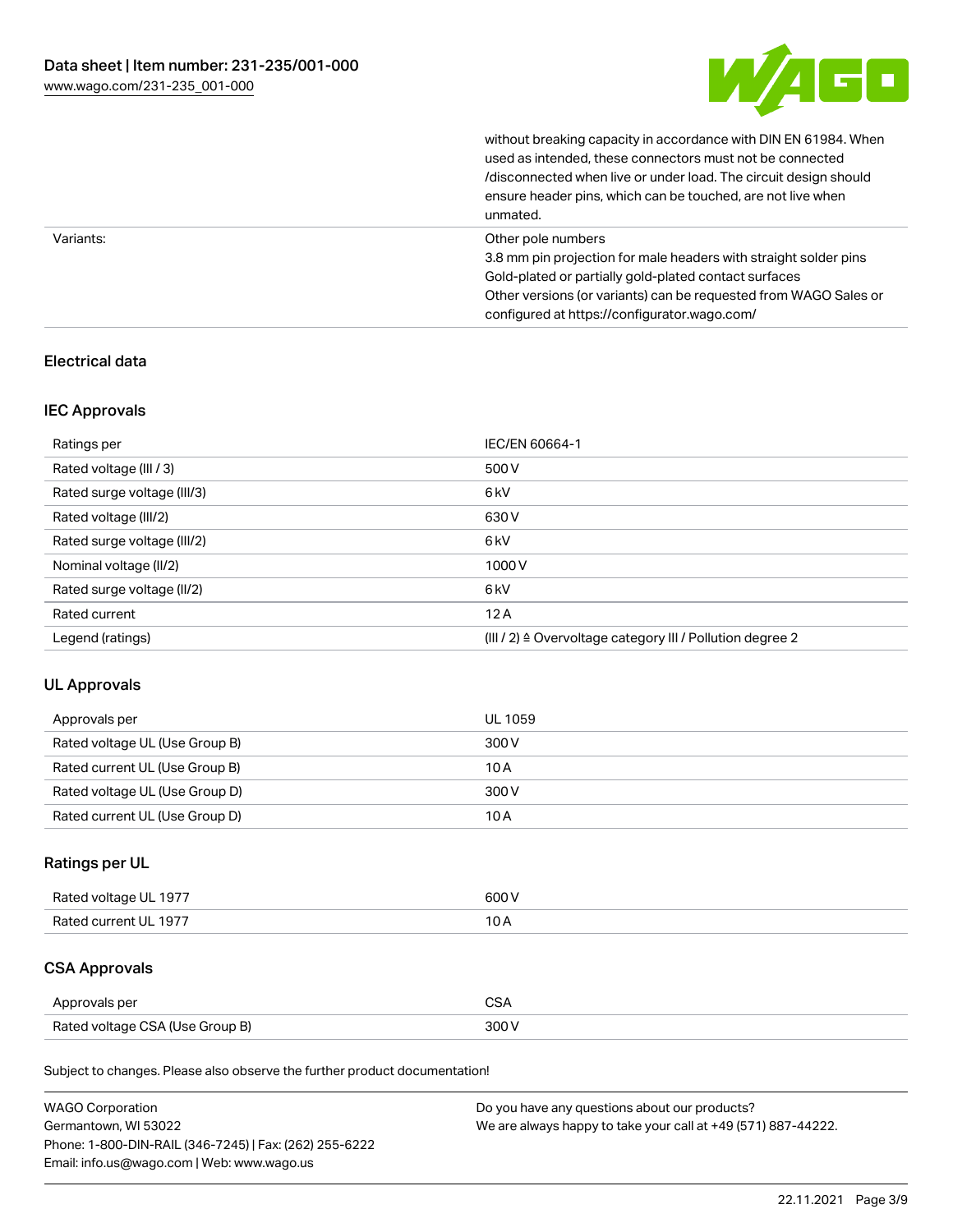[www.wago.com/231-235\\_001-000](http://www.wago.com/231-235_001-000)



| Rated current CSA (Use Group B) | 10 A  |
|---------------------------------|-------|
| Rated voltage CSA (Use Group D) | 300 V |
| Rated current CSA (Use Group D) | 10 A  |

## Connection data

| Total number of potentials |  |
|----------------------------|--|
| Number of connection types |  |
| Number of levels           |  |

## Connection 1

| Number of poles |  |
|-----------------|--|

## Physical data

| Pin spacing                          | 7.5 mm / 0.295 inch        |
|--------------------------------------|----------------------------|
| Width                                | 38.2 mm / 1.504 inch       |
| Height                               | 17 mm / 0.669 inch         |
| Height from the surface              | 12 mm / 0.472 inch         |
| Depth                                | 8.4 mm / 0.331 inch        |
| Solder pin length                    | 5 <sub>mm</sub>            |
| Solder pin dimensions                | $1 \times 1$ mm            |
| Drilled hole diameter with tolerance | $1.4$ <sup>(+0.1)</sup> mm |

## Plug-in connection

| Contact type (pluggable connector) | Male connector/plug |
|------------------------------------|---------------------|
| Connector (connection type)        | for PCB             |
| Mismating protection               | No                  |
| Mating direction to the PCB        | $90^{\circ}$        |
| Locking of plug-in connection      | Without             |

## PCB contact

| PCB Contact                         | THT                                      |
|-------------------------------------|------------------------------------------|
| Solder pin arrangement              | over the entire male connector (in-line) |
| Number of solder pins per potential |                                          |

Subject to changes. Please also observe the further product documentation!

WAGO Corporation Germantown, WI 53022 Phone: 1-800-DIN-RAIL (346-7245) | Fax: (262) 255-6222 Email: info.us@wago.com | Web: www.wago.us Do you have any questions about our products? We are always happy to take your call at +49 (571) 887-44222.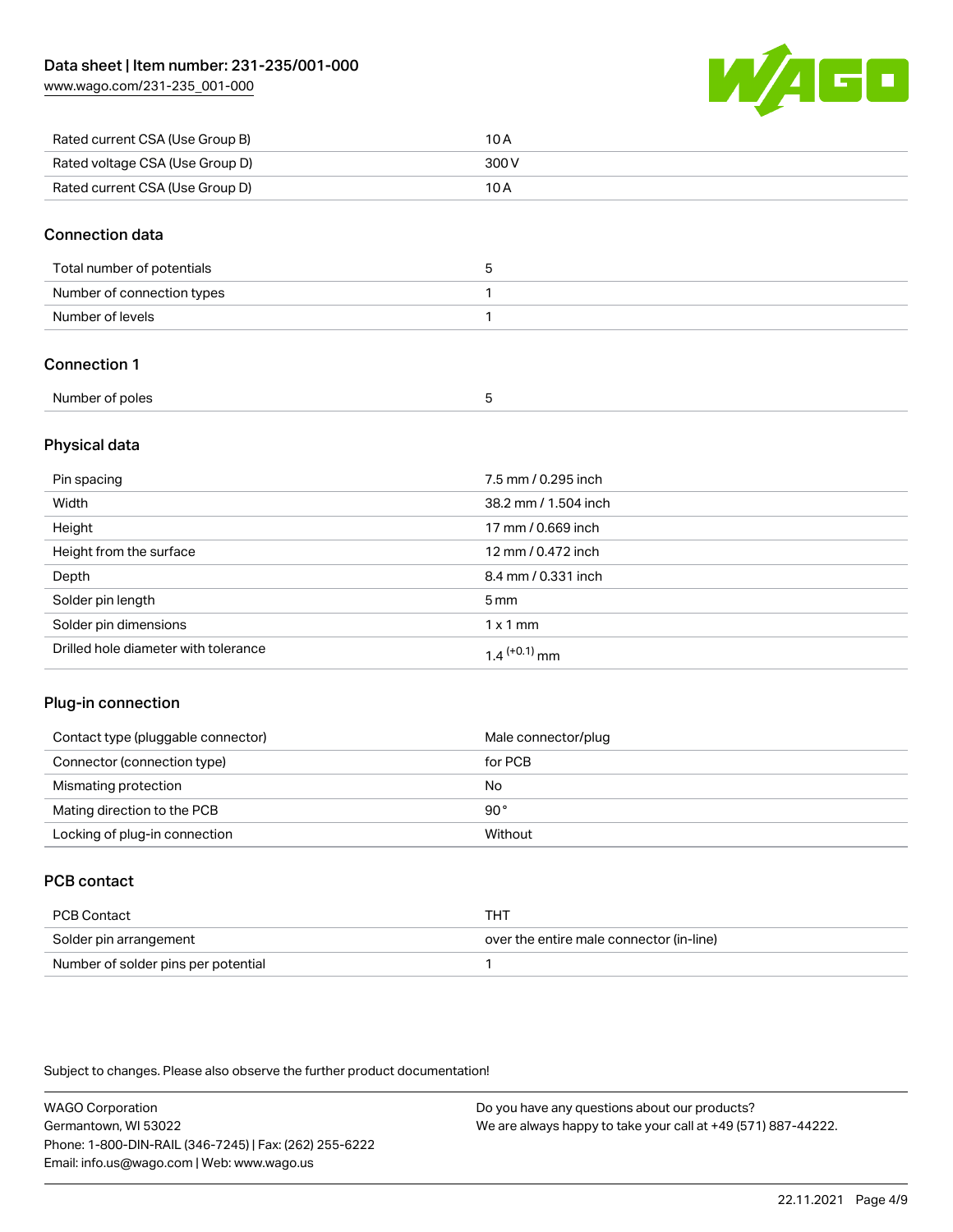

## Material data

| Color                       | gray                                   |
|-----------------------------|----------------------------------------|
| Material group              |                                        |
| Insulation material         | Polyamide (PA66)                       |
| Flammability class per UL94 | V0                                     |
| Contact material            | Electrolytic copper (E <sub>Cu</sub> ) |
| Contact plating             | tin-plated                             |
| Fire load                   | 0.042 MJ                               |
| Weight                      | 2g                                     |
|                             |                                        |

## Environmental requirements

| Limit temperature range | . +100 °C<br>-60 |
|-------------------------|------------------|
|-------------------------|------------------|

## Commercial data

| Product Group         | 3 (Multi Conn. System) |
|-----------------------|------------------------|
| PU (SPU)              | 100 Stück              |
| Packaging type        | box                    |
| Country of origin     | PL                     |
| <b>GTIN</b>           | 4044918864633          |
| Customs tariff number | 8536694040             |

### Approvals / Certificates

### Country specific Approvals

| Logo | Approval                                     | <b>Additional Approval Text</b> | Certificate<br>name |
|------|----------------------------------------------|---------------------------------|---------------------|
|      | CB<br><b>DEKRA Certification B.V.</b>        | IEC 61984                       | NL-39756            |
|      | <b>CSA</b><br>DEKRA Certification B.V.       | C <sub>22.2</sub>               | 1466354             |
| EMA  | <b>KEMA/KEUR</b><br>DEKRA Certification B.V. | EN 61984                        | 2190761.01          |

#### Ship Approvals

Subject to changes. Please also observe the further product documentation!

| <b>WAGO Corporation</b>                                | Do you have any questions about our products?                 |
|--------------------------------------------------------|---------------------------------------------------------------|
| Germantown, WI 53022                                   | We are always happy to take your call at +49 (571) 887-44222. |
| Phone: 1-800-DIN-RAIL (346-7245)   Fax: (262) 255-6222 |                                                               |
| Email: info.us@wago.com   Web: www.wago.us             |                                                               |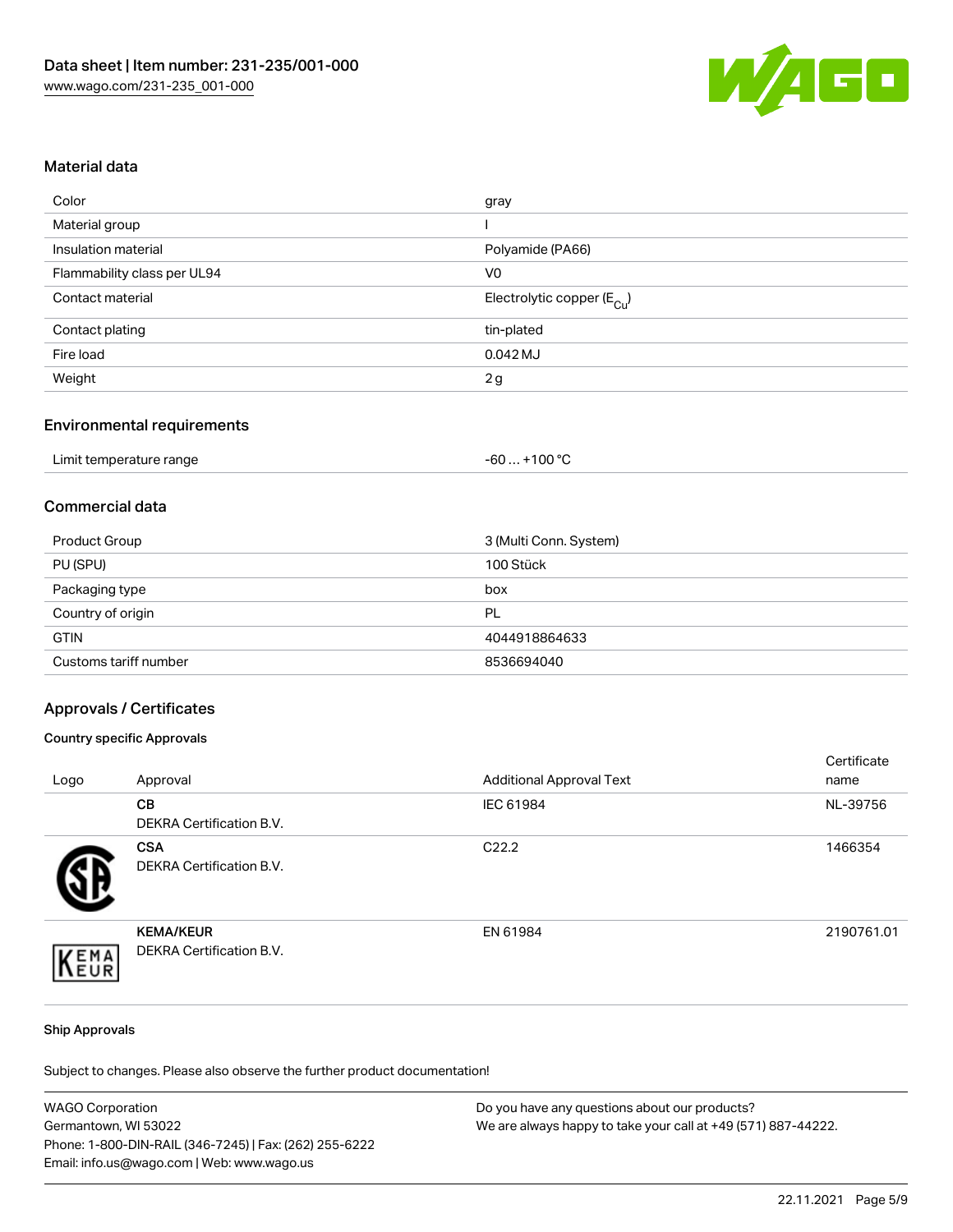# Data sheet | Item number: 231-235/001-000

[www.wago.com/231-235\\_001-000](http://www.wago.com/231-235_001-000)



| Logo                | Approval                                                | <b>Additional Approval Text</b> | Certificate<br>name                |
|---------------------|---------------------------------------------------------|---------------------------------|------------------------------------|
| ABS                 | <b>ABS</b><br>American Bureau of Shipping               |                                 | $19 -$<br>HG1869876-<br><b>PDA</b> |
| <b>BUREAU</b>       | BV<br>Bureau Veritas S.A.                               | <b>IEC 60998</b>                | 11915/D0<br>BV                     |
|                     | <b>DNV GL</b><br>Det Norske Veritas, Germanischer Lloyd | $\overline{\phantom{a}}$        | TAE000016Z                         |
| <b>UL-Approvals</b> |                                                         |                                 |                                    |
| Logo                | Approval                                                | <b>Additional Approval Text</b> | Certificate<br>name                |
|                     | <b>UR</b><br>Underwriters Laboratories Inc.             | UL 1059                         | E45172                             |
|                     | <b>UR</b><br>Underwriters Laboratories Inc.             | <b>UL 1977</b>                  | E45171                             |

## **Counterpart**

| Item no.231-205/026-000<br>Female plug; 5-pole; 12 AWG max; pin spacing 7.5 mm; 1 conductor per pole; gray                                                                  | www.wago.com/231-205<br>$/026 - 000$ |
|-----------------------------------------------------------------------------------------------------------------------------------------------------------------------------|--------------------------------------|
| Item no.231-2205/037-000                                                                                                                                                    | www.wago.com/231-2205                |
| 2-conductor female connector; Push-in CAGE CLAMP®; 2.5 mm <sup>2</sup> ; Pin spacing 7.5 mm; 5-pole; Lateral<br>locking levers; 2,50 mm <sup>2</sup> ; gray                 | /037-000                             |
| Item no.231-2205/026-000                                                                                                                                                    | www.wago.com/231-2205                |
| 2-conductor female connector; Push-in CAGE CLAMP <sup>®</sup> ; 2.5 mm <sup>2</sup> ; Pin spacing 7.5 mm; 5-pole; with<br>integrated end plate; 2,50 mm <sup>2</sup> ; gray | $/026 - 000$                         |
| Item no.2231-205/026-000                                                                                                                                                    | www.wago.com/2231-205                |
| Female plug; 5-pole; push-button; 12 AWG max; pin spacing 7.5 mm; 1-conductor per pole; gray                                                                                | $/026 - 000$                         |
| Item no.231-205/031-000                                                                                                                                                     | www.wago.com/231-205                 |
| Female plug; 5-pole; mounting flange; 12 AWG max; pin spacing 7.5 mm; 1 conductor per pole; gray                                                                            | /031-000                             |

Item no.2231-205/031-000

Subject to changes. Please also observe the further product documentation!

| <b>WAGO Corporation</b>                                |
|--------------------------------------------------------|
| Germantown, WI 53022                                   |
| Phone: 1-800-DIN-RAIL (346-7245)   Fax: (262) 255-6222 |
| Email: info.us@wago.com   Web: www.wago.us             |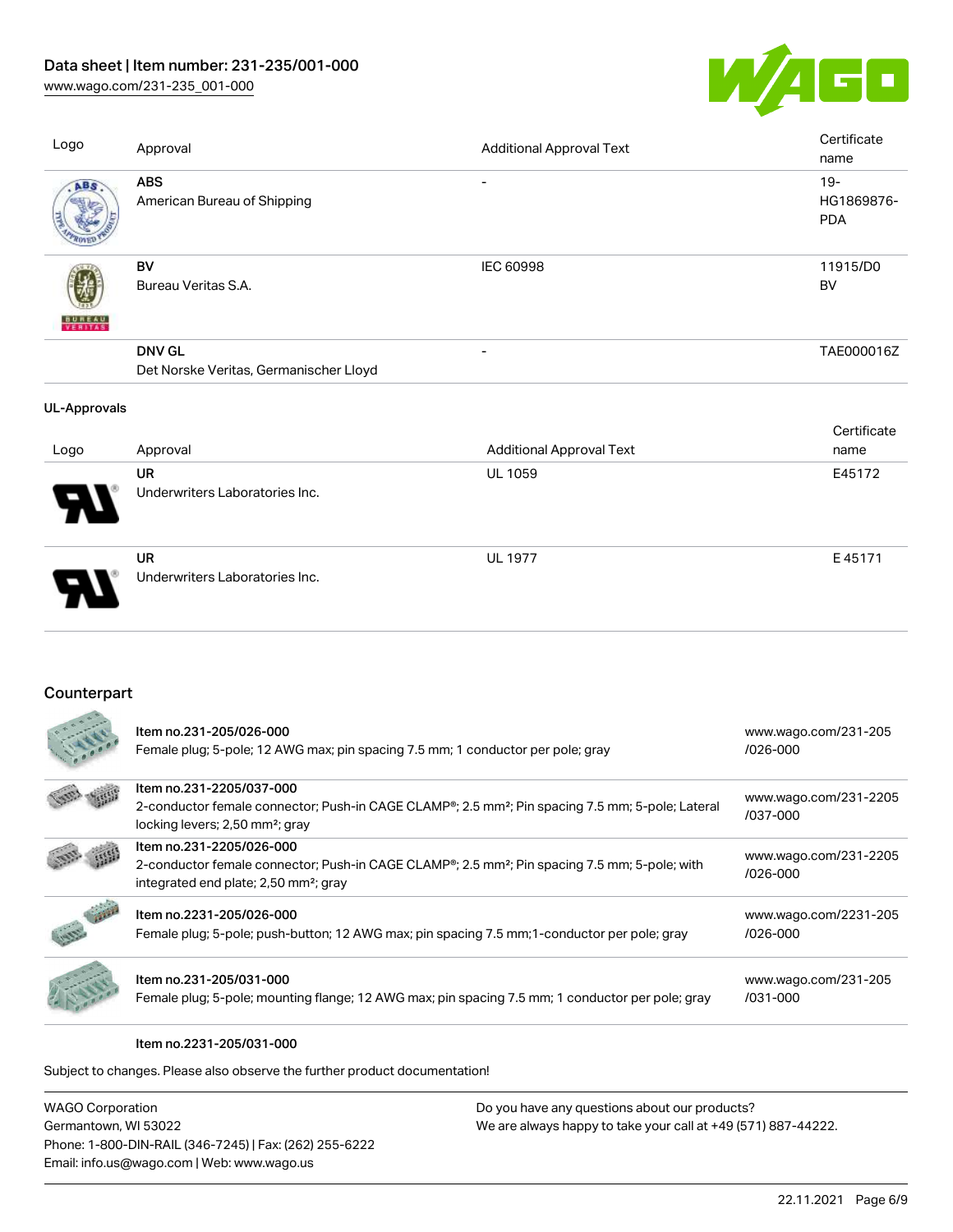# Data sheet | Item number: 231-235/001-000

[www.wago.com/231-235\\_001-000](http://www.wago.com/231-235_001-000)





Female plug; 5-pole; push-button; mounting flange;12 AWG max; pin spacing 7.5 mm;1-conductor per pole; gray [www.wago.com/2231-205](https://www.wago.com/2231-205/031-000) [/031-000](https://www.wago.com/2231-205/031-000)

| Appendent | Item no.2231-205/037-000<br>Female plug; 5-pole; push-button; locking lever; 12 AWG max; pin spacing 7.5 mm; 1-conductor per pole;<br>gray                     | www.wago.com/2231-205<br>/037-000 |
|-----------|----------------------------------------------------------------------------------------------------------------------------------------------------------------|-----------------------------------|
|           | Item no.231-205/037-000<br>Female plug; 5-pole; locking lever; 12 AWG max; pin spacing 7.5 mm; 1 conductor per pole; gray                                      | www.wago.com/231-205<br>/037-000  |
|           | Item no.732-105/026-000<br>1-conductor female connector, angled; CAGE CLAMP®; 2.5 mm <sup>2</sup> ; Pin spacing 7.5 mm; 5-pole; 2,50 mm <sup>2</sup> ;<br>gray | www.wago.com/732-105<br>/026-000  |

## Optional accessories

### Coding

| Intermediate plate                                                                                                                                                                                                                   |                                                                  |                      |  |
|--------------------------------------------------------------------------------------------------------------------------------------------------------------------------------------------------------------------------------------|------------------------------------------------------------------|----------------------|--|
|                                                                                                                                                                                                                                      | ltem no.: 231-500<br>Spacer; for formation of groups; light gray | www.wago.com/231-500 |  |
| Coding                                                                                                                                                                                                                               |                                                                  |                      |  |
| <b>Contract Contract Contract Contract Contract Contract Contract Contract Contract Contract Contract Contract Contract Contract Contract Contract Contract Contract Contract Contract Contract Contract Contract Contract Contr</b> | Item no.: 231-130<br>Coding key; snap-on type; light gray        | www.wago.com/231-130 |  |

## Downloads Documentation

| Additional Information |            |        |          |
|------------------------|------------|--------|----------|
| Technical explanations | 2019 Apr 3 | pdf    | Download |
|                        |            | 2.0 MB |          |

### CAD files

## CAD data

| 2D/3D Models 231-235/001-000      | URL | Download |
|-----------------------------------|-----|----------|
| <b>CAE data</b>                   |     |          |
| EPLAN Data Portal 231-235/001-000 | URL | Download |
| ZUKEN Portal 231-235/001-000      | URL | Download |

### EPLAN Data Portal 231-235/001-000

Subject to changes. Please also observe the further product documentation!

WAGO Corporation Germantown, WI 53022 Phone: 1-800-DIN-RAIL (346-7245) | Fax: (262) 255-6222 Email: info.us@wago.com | Web: www.wago.us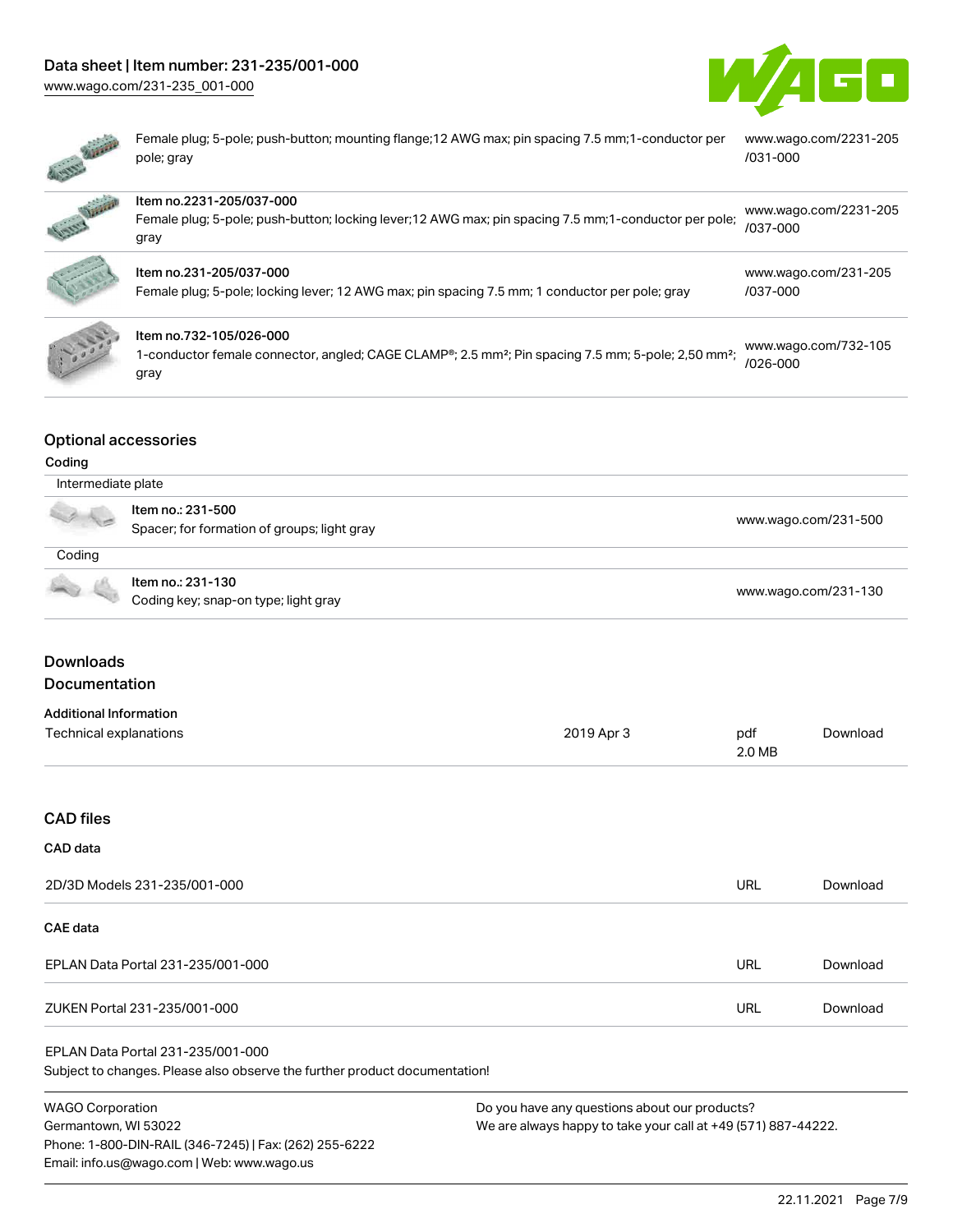EPLAN Data Portal 231-235/001-000

#### PCB Design

Symbol and Footprint 231-235/001-000

CAx data for your PCB design, consisting of "schematic symbols and PCB footprints", allow easy integration of the WAGO component into your development environment.

#### Supported formats:

- $\blacksquare$  Accel EDA 14 & 15
- $\blacksquare$ Altium 6 to current version
- $\blacksquare$ Cadence Allegro
- $\blacksquare$ **DesignSpark**
- $\blacksquare$ Eagle Libraries
- **T** KiCad
- $\blacksquare$ Mentor Graphics BoardStation
- $\blacksquare$ Mentor Graphics Design Architect
- $\blacksquare$ Mentor Graphics Design Expedition 99 and 2000
- $\blacksquare$ OrCAD 9.X PCB and Capture
- П PADS PowerPCB 3, 3.5, 4.X, and 5.X
- П PADS PowerPCB and PowerLogic 3.0
- $\blacksquare$ PCAD 2000, 2001, 2002, 2004, and 2006
- $\blacksquare$ Pulsonix 8.5 or newer
- $\blacksquare$ **STL**
- П 3D STEP
- П TARGET 3001!
- $\blacksquare$ View Logic ViewDraw
- $\blacksquare$ Quadcept
- $\blacksquare$ Zuken CadStar 3 and 4
- П Zuken CR-5000 and CR-8000

PCB Component Libraries (EDA), PCB CAD Library Ultra Librarian

## Environmental Product Compliance

# Compliance Search

Environmental Product Compliance 231-235/001-000 THT male header; 1.0 x 1.0 mm solder pin; straight; Pin spacing 7.5 mm; 5-pole; gray URL [Download](https://www.wago.com/global/d/ComplianceLinkMediaContainer_231-235_001-000)

Subject to changes. Please also observe the further product documentation!

WAGO Corporation Germantown, WI 53022 Phone: 1-800-DIN-RAIL (346-7245) | Fax: (262) 255-6222 Email: info.us@wago.com | Web: www.wago.us

Do you have any questions about our products? We are always happy to take your call at +49 (571) 887-44222.



URL [Download](https://www.wago.com/global/d/EPLAN_URLS_231-235_001-000)

URL [Download](https://www.wago.com/global/d/UltraLibrarian_URLS_231-235_001-000)